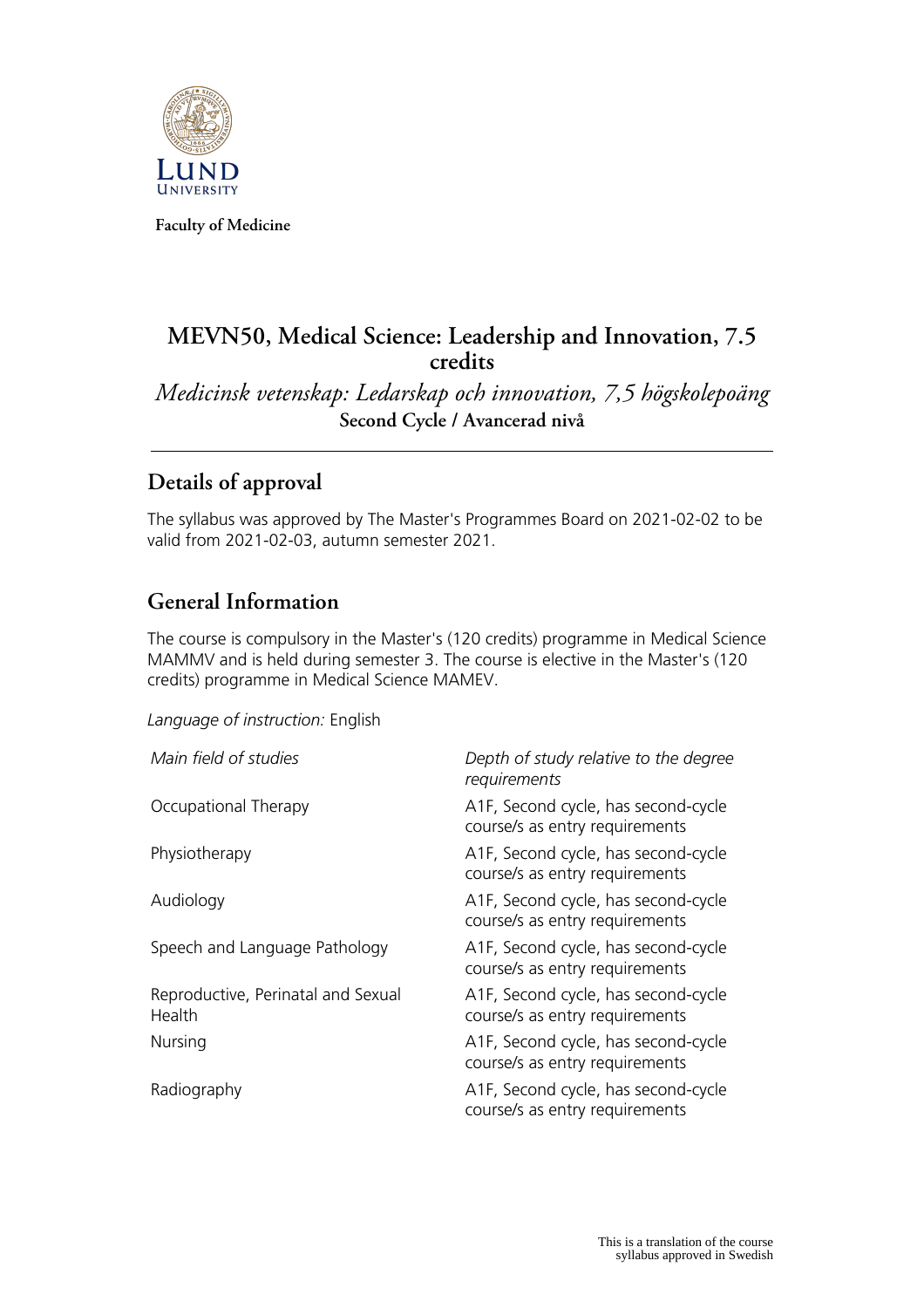### **Learning outcomes**

#### **Knowledge and understanding**

On completion of the course, the students shall be able to

- give an account of theories and models for leadership relevant to healthcare and their own profession
- explain theories and models for leadership in connection with crises and disasters
- explain innovation as a phenomenon and give an account of models relevant to the development and implementation of innovations

#### **Competence and skills**

On completion of the course, the students shall be able to

- discuss knowledge related to leadership as a part of their own professional practice
- discuss how different ways to communicate influence leadership and employeeship
- discuss leadership in relation to interprofessional learning
- plan, analyse and argue for an innovation in a relevant field and present this orally

#### **Judgement and approach**

On completion of the course, the students shall be able to

- reflect on and evaluate their own need for additional knowledge of leadership and innovation
- reflect on and evaluate how different strategies for learning affect their own knowledge development
- reflect on leadership in relation to their own profession and to cooperation in teams
- evaluate ethical and societal aspects of different types of innovation

#### **Course content**

The course contains theories and models about leadership in different activities linked to healthcare, management of crises and disasters, and sustainable leadership. The course covers the phenomenon of innovation as well as theories and models for the development and implementation of different types of innovation. The course includes ethical aspects of the development and implementation of innovations. The course also covers learning processes with a focus on both the student's own learning and interprofessional learning.

# **Course design**

The course is conducted through web-based learning activities. Learning activities that require attendance at the course location may occur. The implementation of the course is based on the student's active search for knowledge, problem-solving, reflection and critical analysis. The working methods are independent project, group assignment, lectures, seminars, and oral and written presentations.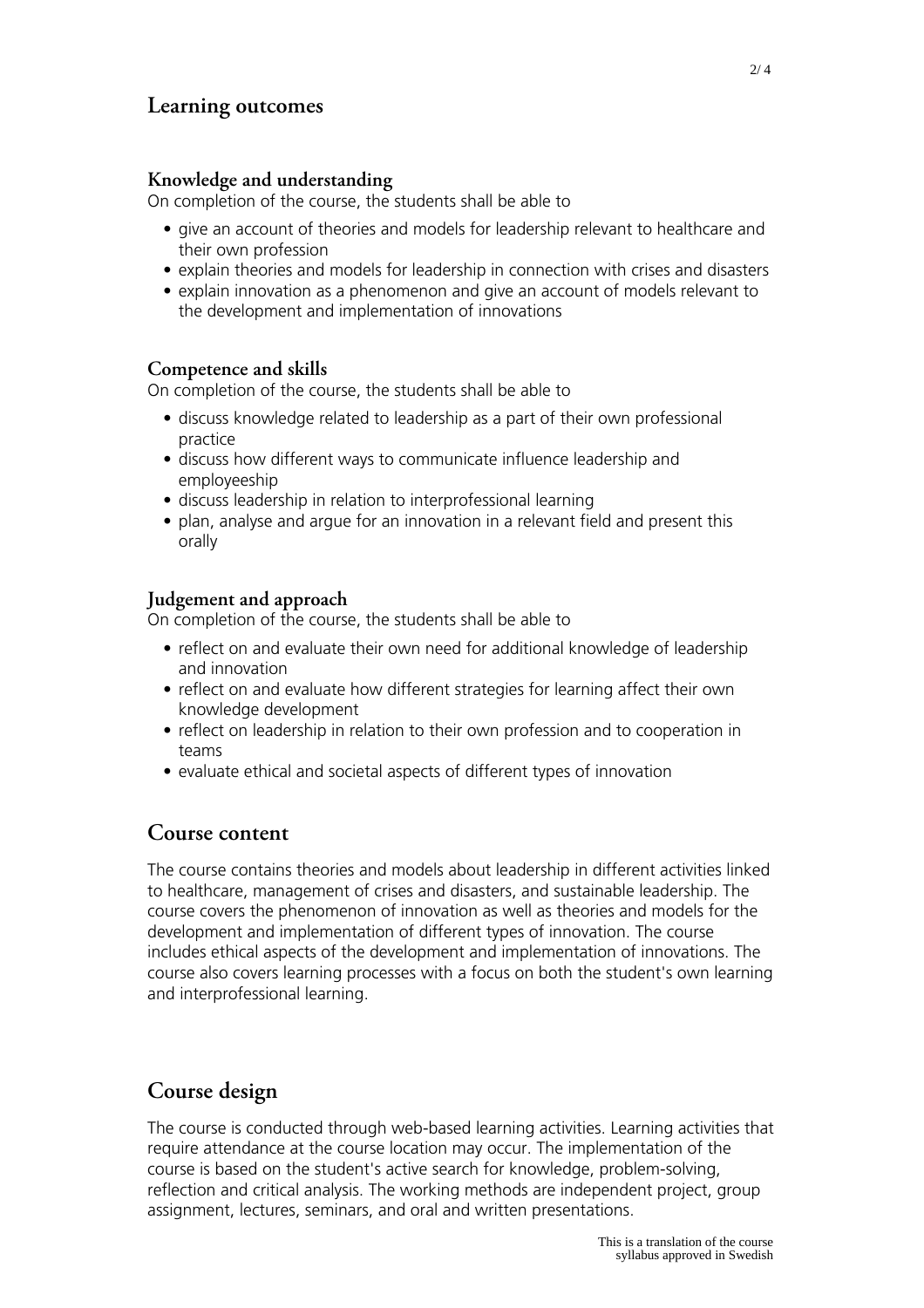#### **Assessment**

The assessment is based on three components:

*Innovation and implementation 3.5 credits*: An innovation relevant to their own profession and a plan for implementation of the innovation are presented and justified. The assignment is carried out individually and presented through an oral presentation. A written report is submitted. The report is also to contain a reflection on ethical aspects of the process for the development and implementation of the innovation as well as reflections on the benefits for society.

*Leadership 3 credits*: A new, potentially critical situation is identified and different theories and models of leadership relevant to the situation are discussed and argued for. The assignment is a group assignment and also includes certain practical components. Written individual presentation.

*Learning and leadership 1 credit:* Written individual assignment that contains reflections on their own learning about interprofessional learning and learning in groups. The assignment also includes reflections on how learning processes are related to leadership in different situations.

If there are special reasons, other forms of examination may apply.

The examiner, in consultation with Disability Support Services, may deviate from the regular form of examination in order to provide a permanently disabled student with a form of examination equivalent to that of a student without a disability.

*Subcourses that are part of this course can be found in an appendix at the end of this document.*

## **Grades**

Marking scale: Fail, Pass, Pass with distinction.

For a grade of Pass, the student must have been awarded this grade for all assessed components. For a grade of Pass with Distinction for the whole course, the grade of Pass with Distinction is required on the assessed components Innovation and implementation 3.5 credits and Leadership 3 credits.

### **Entry requirements**

At least 45 credits from courses in the Master's (120 credits) programme in Medical Science including MEVN44 Medical Science, MEVN45 Evidence-Based Practice I and MEVN40 E-Health – A Way to Support Public Health.